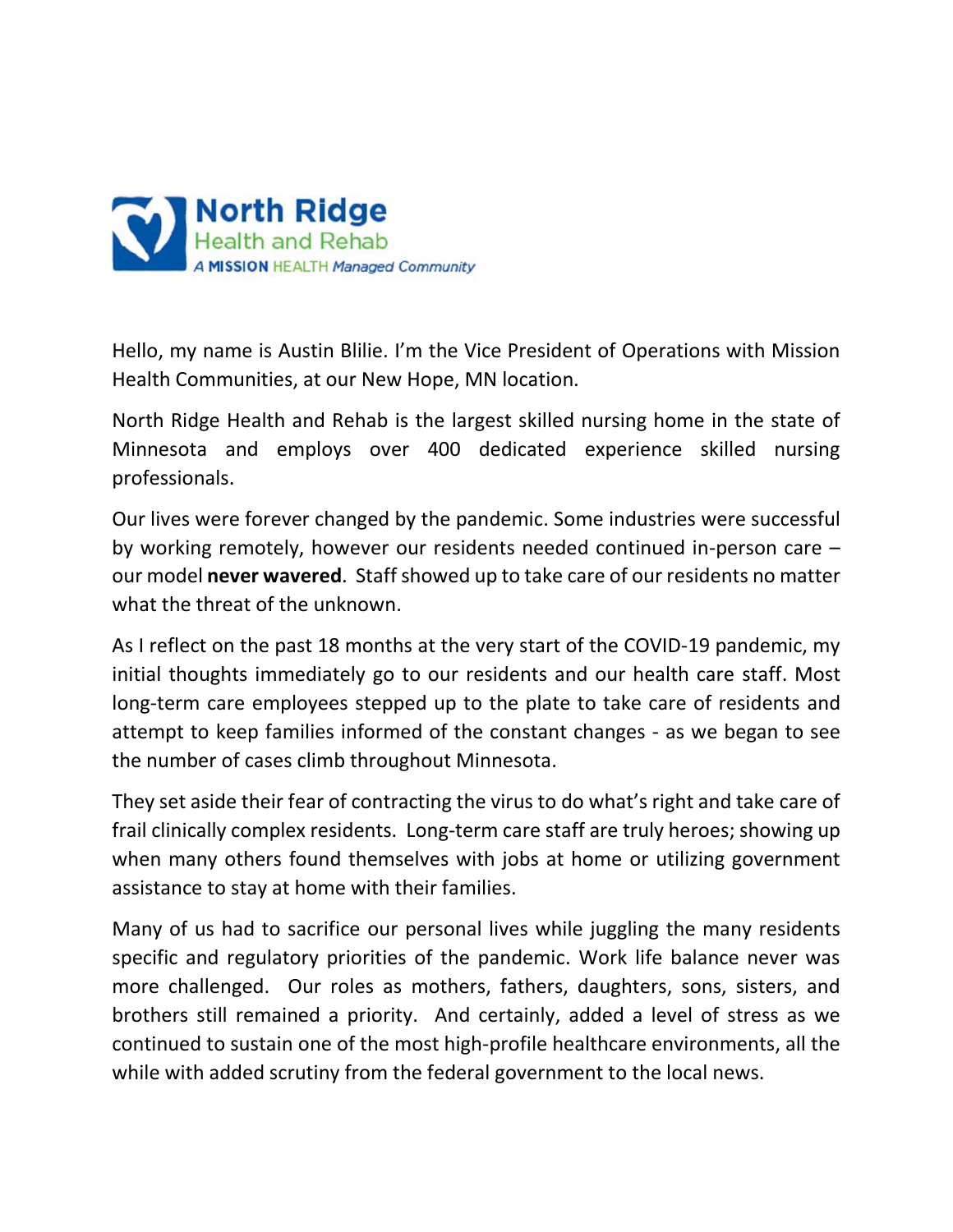As we were dealing with the additional stressors such as a child learning at home, a spouse who may have lost their job, or caring for that family member who needed extra help … the uncertainty was not only inside our care communities, but it was also waiting at home – and you can imagine that additional layer of stress. Despite it all, skilled nursing staff came to work to take care of the residents.

In the beginning of the Pandemic, there was so much fear of the unknown. The lack of durable PPE, the lack of federal/state guidance for long term care settings, and our most valuable resource, our staff, was scared.

With that said, long term care has traditionally faced ongoing staffing challenges – during the pandemic that often meant that employees spent the past 18 months picking up extra shifts and doing what they needed to do to take care of our residents. Being physically present at work meant their families and their own personal health was at risk - and of course, this risk continues today as the pandemic wears on. It is of utmost importance to recognize this special work lead by of our long-term care staff.

During the pandemic, it was extremely heartbreaking to see several of our residents' health deteriorate rapidly as COVID took over their body. Due to our visitor restrictions, many of these residents didn't have a family member or loved one beside them during their final moments.

As health care workers, we did everything we could to fill that void. We had staff that would sit at the resident's side while on the phone or a video call with their family. The long-term care nurse, nursing assistant, activities and social work assistants, housekeeping and maintenance staff became a critical lifeline for our residents as surrogate family members. These residents were scared, our staff were scared, but we, as a profession showed up to take care of the residents.

Things have gotten much better since the vaccine has become widely available, but our health care staff continues to wear layers upon layers of personal protective equipment daily, we continue to follow strict testing guidelines and continue to feel the daily stress the pandemic has created in its wide and lasting wake.

The experiences and memories that long-term care staff have from these past 18 months, will stick with all of us for the rest of our lives. These kind, hardworking, undaunted men and women are truly heroes. They are brave and courageous in